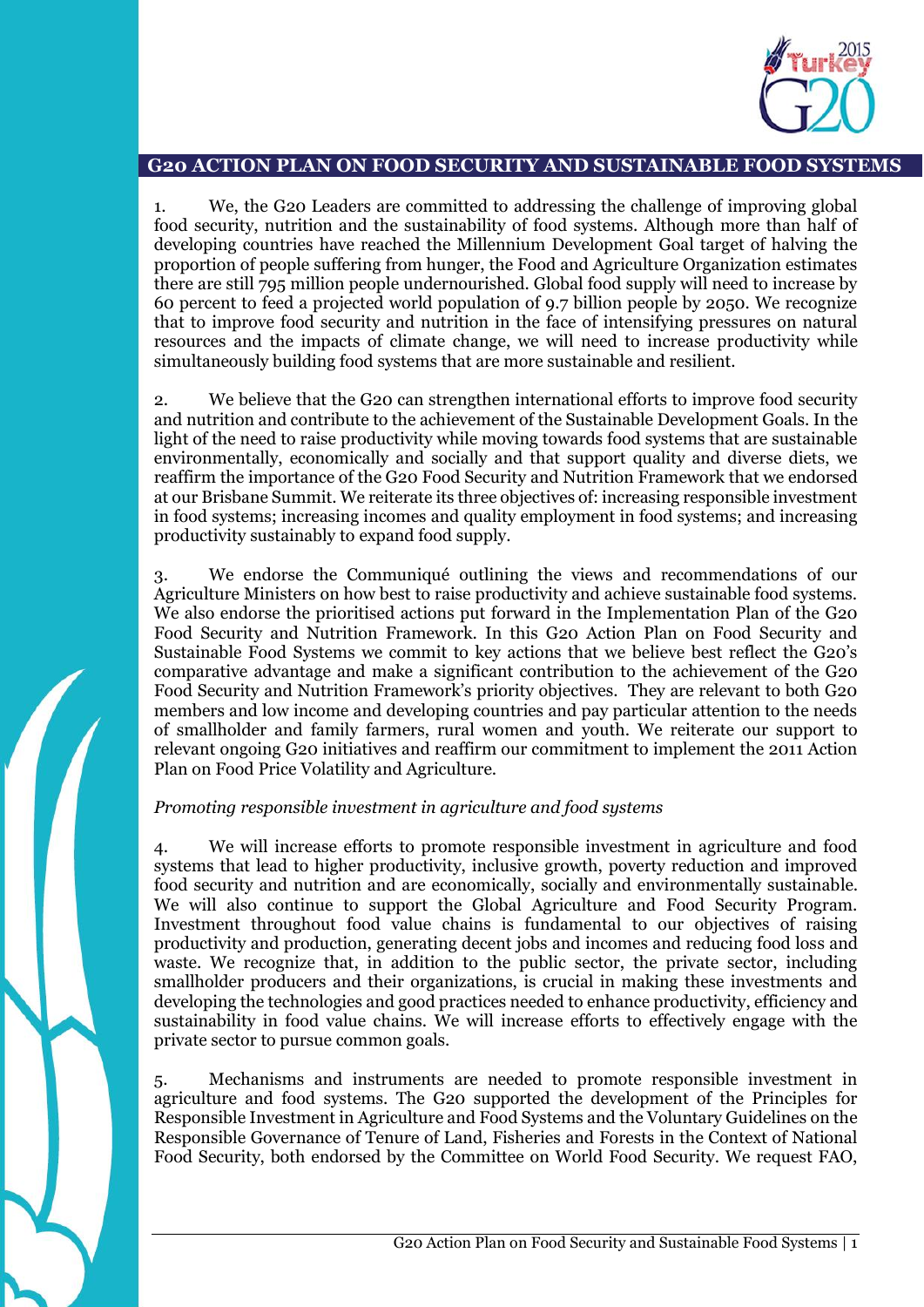

IFAD, UNCTAD, the World Bank Group, ILO and OECD to provide guidance to the G20 and other interested countries on the operationalization of these principles.

6. We recognise that support for responsible investment also requires an enabling environment including infrastructure and policies conducive to well-functioning markets, an open and rules based multilateral trading system, inclusive financial institutions, secure tenure of land, social protection, the management of risk and measures to limit the adverse impacts of excessive price volatility. We reaffirm our commitment to the fundamental role of a rulesbased multilateral trading system in global food security and to the ongoing WTO negotiations with a view to promptly conclude the Doha Development Agenda.

# *Improving market transparency for food security*

7. We will further improve agricultural market data and transparency. The G20's Agricultural Market Information System (AMIS) has proved a successful mechanism to reduce the likelihood of large unexpected price fluctuations in international agricultural commodity markets by improving transparency and reducing the risk of uncoordinated destabilizing policy actions. We support the ongoing work of AMIS and commit to deeper and stronger collaboration to materially improve global data and market transparency by disclosing regular, reliable, accurate, timely and comparable data and encourage the Rapid Response Forum to address policy challenges in global food markets.

### *Supporting human resource development*

8. Building on the G20 skills strategy and the G20 goals to increase women's participation in the workforce and to reduce youth unemployment, we will support food system employment and entrepreneurial opportunities in particular for smallholders and especially for women and youth through training and skills development. Improved food security and nutrition requires inclusive economic growth and employment creation, especially for women and youth, and social protection mechanisms. We believe that agriculture and sustainable food systems can provide enhanced livelihood opportunities for women and youth and also expand future agricultural production.

9. Special efforts are needed to promote training programmes and skills development and improved access to productive resources for smallholders, women and youth. We will explore mechanisms, including south-south and triangular cooperation, to share successful experiences in skills anticipation and matching, apprenticeship and work-linked training pathways and improved access to productive assets. Recognizing that adequate nutrition is a prerequisite for human development, we emphasize the importance of social protection and safety nets programs. We will strengthen the dissemination of best practices of the most effective policies and programs in the area of nutrition-sensitive social protection and enhance the exchange of experience and lessons learned among developing countries through the support of peer-to-peer cooperation, facilitation of relevant international and regional events as well as promotion of existing platforms and knowledge hubs.

# *Fostering sustainable productivity growth*

10. We will continue to support sustainable productivity growth, especially for smallholder farmers, including through sharing knowledge of successful policies, technologies and practices and encouraging their adaptation and adoption. Increasing agricultural productivity must go hand in hand with sustainability. Several existing G20 initiatives aim to increase productivity and production by fostering cooperation and sharing of research results and policy experiences. We encourage efforts to increase their effectiveness. We will ensure the